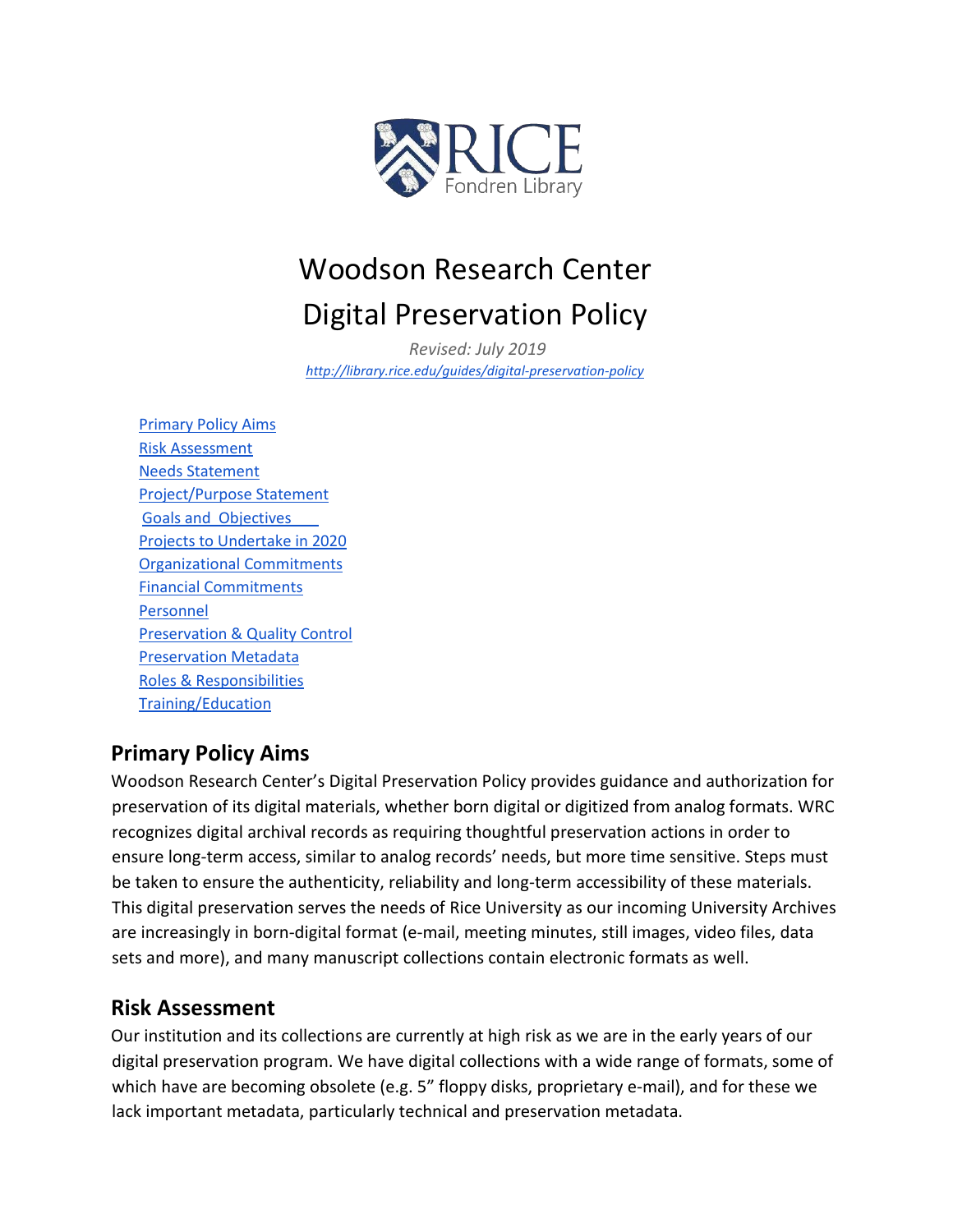## **Needs Statement**

Our digital resources are part of our collections, and as such, they require a digital preservation policy that establishes terms of selection and retention, as well as a formal preservation program to assure their long term accessibility.

# **Project/Purpose Statement**

The purpose of our Digital Preservation Policy is to establish a long-term digital preservation solution for our institution that will assure accessibility to special collections and unique resources.

# **Goals and Objectives**

In accordance with our primary mission to **support the institutional, research and public service programs of the University,** WRC plans to assure the long term access of our collections by continuing the digital preservation program which was developed in 2014.

# **Projects to Undertake in 2020**

- hire a digital archivist
- prioritize and schedule a/v processing, including the following collections: CAMH, Rice Media Center, Ed May, and Anderson Fair
- test dSpace software for dark archive
- process and post online recent years of Thresher newspaper
- update and enhance digital processing workflows where possible based on Educopia Institute consultation and report

# **Organizational Commitments**

To continue to support relevant workstations such as the BitCurator station and software such as Droid, BagIt, QuickHash as well as consulting on relationships with cloud storage vendors such as Amazon Glacier (for off-site back-up storage of nearline materials) and Archive-It (for website archiving)

# **Financial Commitments**

Possible funding to transform files into a more maintainable format for ingest into a preservation system.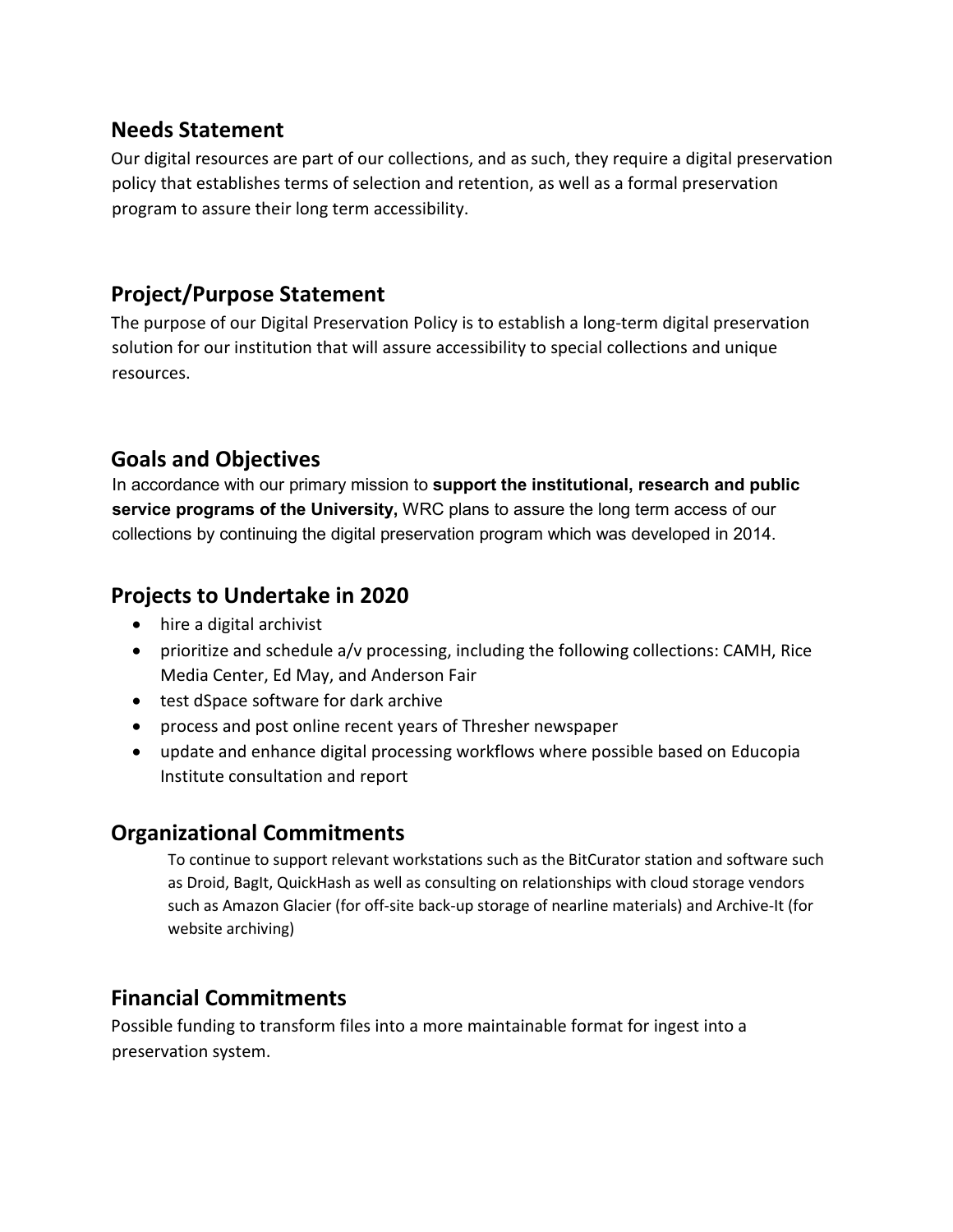### **Personnel**

- Sara Lowman, University Librarian institutionalsupport
- Amanda Focke, Head of Spec. Coll. curatorial support (WRC)
- Dara Flinn, Archivist / Librarian curatorial support(WRC)
- Rebecca Russell, Archivist / Librarian curatorial support(WRC)
- Norie Guthrie, Archivist / Librarian curatorial support (WRC)
- Lisa Spiro, Ex. Dir. of DSS advisory support(DSS)
- Monica Rivero, Digital Curation Coordinator advisory support(DSS)
- Fondren IT technical support

These roles are more fully defined below in the section **Roles & Responsibilities** 

## **Preservation & Quality Control**

Use and update "donor guidelines [for electronic formats"](https://drive.google.com/a/rice.edu/file/d/0BwfrG-d0U1WKM3dGbFM4WGttRnc/edit?usp=sharing) document to address not only preferred file formats, but information on our migration or normalization plans. Point to wiki where appropriate.

## **Preservation Metadata**

Our project will follow appropriate national standards and best practices on the role, use, and creation of preservation metadata that fit our collections as established by organizations including LC, NARA, DLF, and others.

We create standard preservation metadata as required by the OAIS model of information packages, including reference (unique ID), provenance (description in finding aid and/or structural metadata), context (item's relation to the whole) and fixity (checksums). This is created using BitCurator disk images & reports, or alternatively, using a combination of DROID, exiftool, BagIt or QuickHash, structured into a formal Archival Information Package.

# **Roles & Responsibilities**

Our parent organization, Rice University, and the Fondren Library provide financial support for preservation of the digital collection by providing archival, digital curation, and IT staff, and by budgeting funds to acquire hardware, software, and cloud storage space to manage digital collections.

The Woodson Research Center provides curatorial support (including the creation of proper metadata) for collections; prepares collections for ingest; and monitors collections within the preservation system.